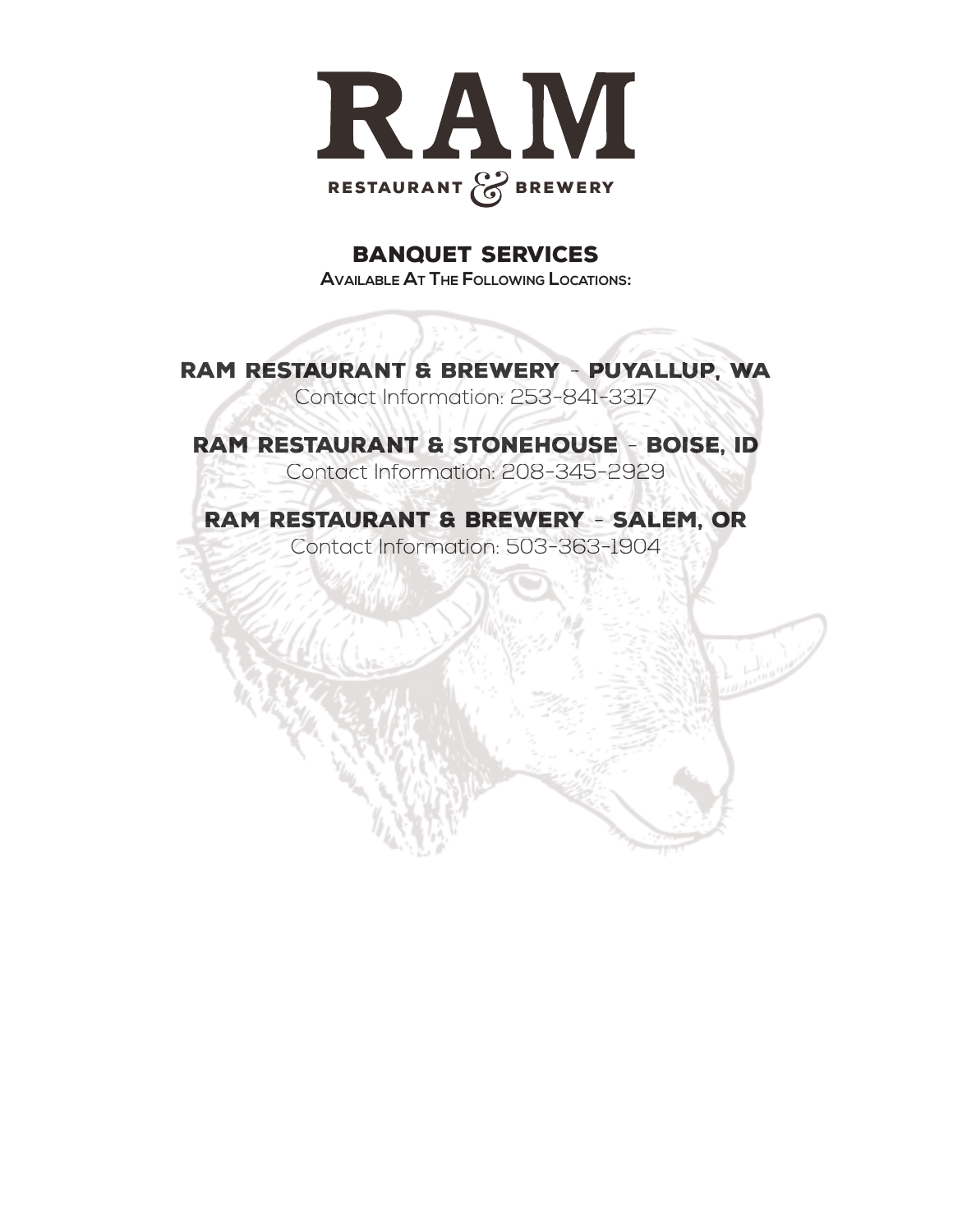

## Build Your Own Buffet

**\$26** per person with a minimum of 25 guests in the party. Available for lunch and dinner 7 days a week. Buffet Style is not unlimited. Portion sizes are determined by guest count. Soda, Coffee, Tea \$2.99 per person. Juice \$3.49 per person

### SALADS

Choose One **CAESAR SALAD - GARDEN SALAD - ZESTY COLESLAW**

# ENTRÉES

Choose Two

Signature Entrées **CHIMICHURRI CHICKEN MAC & CHEESE WITH ROASTED VEGETABLES BBQ PORK CARNITAS WITH FRESH BAKED BUNS GRILLED BBQ CHICKEN** RAM BURGER with mayo, lettuce, tomato, onion, swiss, cheddar

# Premium Entrées

**GRILLED SIRLOIN STEAK** (\$32 per person) **SLOW-ROASTED BIG RED BABY BACK RIBS** (\$35 per person) **BLACKENED OR SIMPLY GRILLED SALMON** (\$35 per person)

# Premium SIDES

**AMBER ALE BROCCOLI GRATINEE** (\$7 per person) **POTATOES AU GRATIN** (\$7 per person)

**ADD THESE DELICIOUS FAVORITES TO ANY CHOICE...**72 hour notice required.

## **CARVING STATION**

**SLICED BARON OF BEEF | THICK SLICED SLOW ROASTED TURKEY**...Market price

## **SIDES**

Choose Two

**PARMESAN MASHED POTATOES MAC & CHEESE MAC & CHEESE**

**SEASONAL RICE SEASONAL VEGETABLES SOUTHWESTERN CORN SOUTHWESTERN CORN**

## DESSERTS

(\$10 per person) Choose One: APPLE BREAD PUDDING | CHEESECAKE | CARROT CAKE | CHOCOLATE CAKE **APPLE BREAD PUDDING | CHEESECAKE | CARROT CAKE | CHOCOLATE CAKE**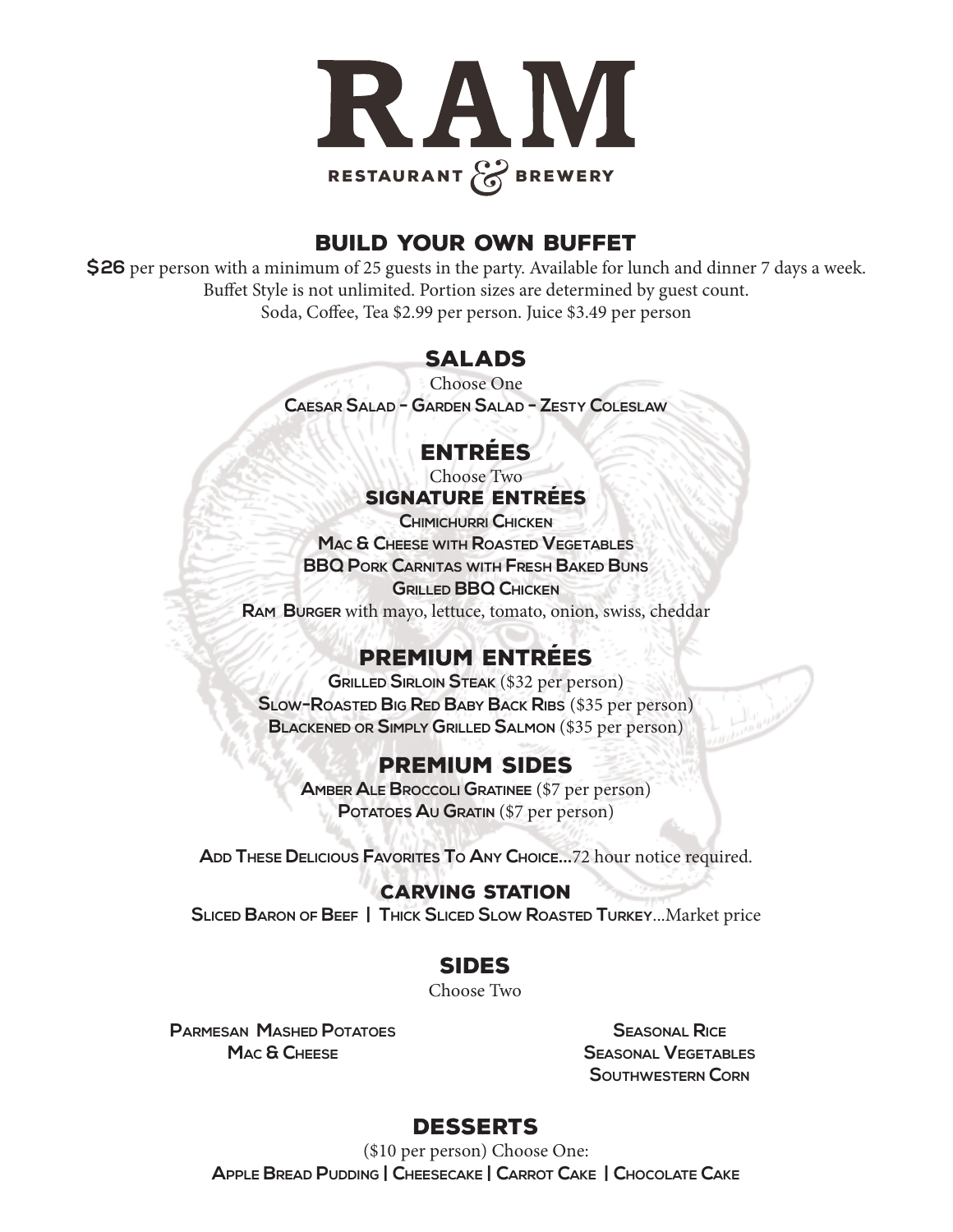

# Chafer Style Menu

Prices listed Per Person, 25 guest minimum. Soda, Coffee, Tea \$2.99 per person. Juice \$3.49 per person Chafer Styles are not unlimited. Portion size is determined by guest count.

Juice, coffee, muffins and mini bagels, whipped cream cheese

Grilled burgers and chicken breasts served with an assortment of cheeses, sautéed mushrooms and onions, tomatoes, lettuce, bacon, bbq sauce and mayonnaise. Served with potato chips and green salad

Beef and chicken fajitas with onions, red peppers, green chiles, Barbacoa Beef Enchiladas, served with sour cream, cheddarjack cheese, guacamole, flour tortillas, lettuce, tomatoes, jalapeños, seasonal rice and black beans. With chips and salsa

Spaghetti and meatballs, lasagna and chicken parmesan. Accompanied by garlic bread and caesar salad

Fresh seasonal fruit platter, juices and a variety of pastries including muffins, mini bagels, whipped cream cheese

Fluffy Scrambled eggs, applewood-smoked bacon, sausage patty, hashbrowns, fresh seasonal fruit

> and juice. Add **EGGS BENEDICT** for \$3 per person

BBQ chicken and BBQ pulled pork. Served with kernel corn, zesty coleslaw

## Dessert Selections

All dessert selections can be added a la carte to your banquet menu. We will customize your dessert table to accommodate your event! Just ask your event coordinator.

(\$10 per person) Choose One:

**APPLE BREAD PUDDING | CHEESECAKE | CARROT CAKE | CHOCOLATE CAKE**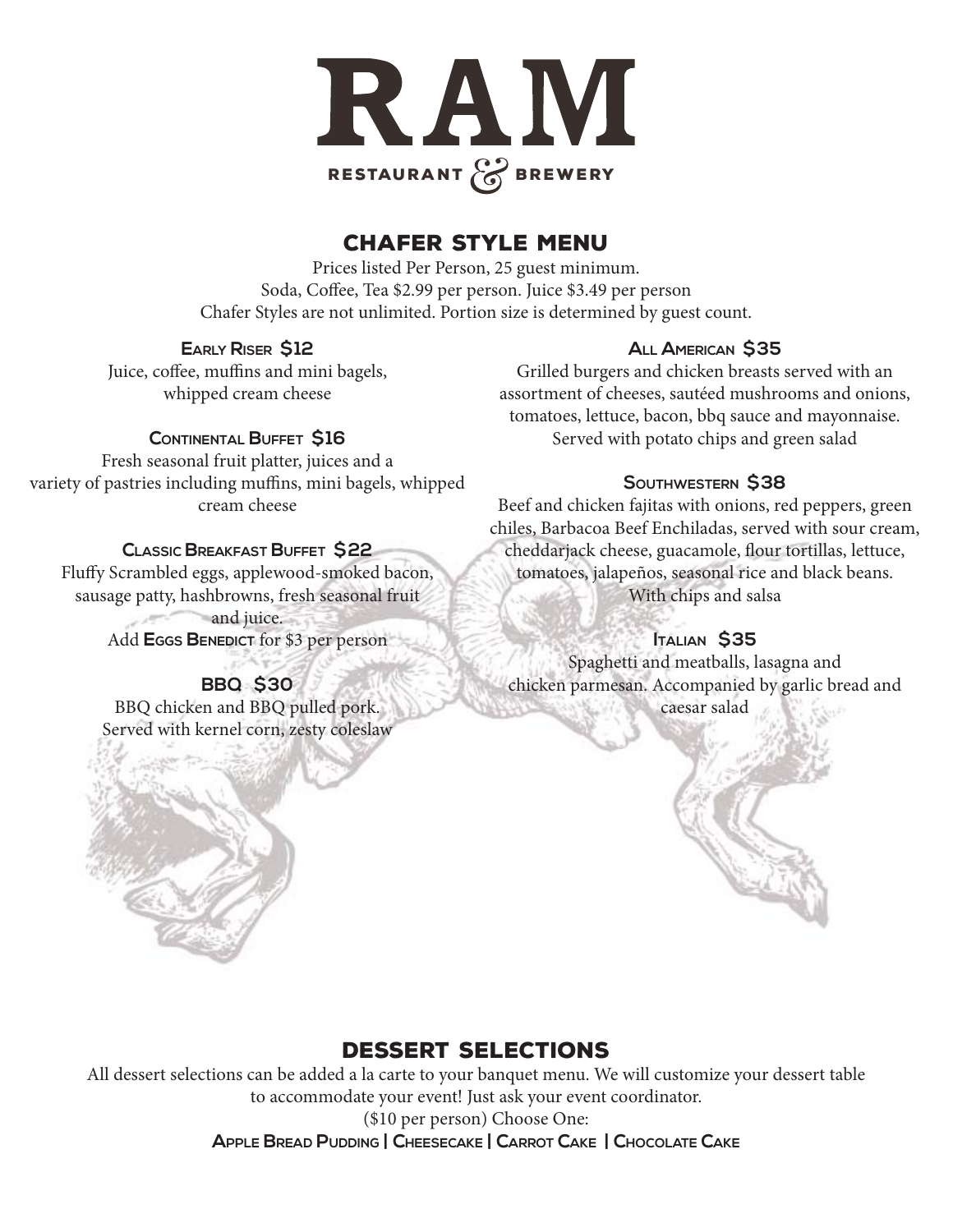

## Party Trays

Prices listed Per Person, 25 guest minimum. Soda, Coffee, Tea \$2.99 per person. Juice \$3.49 per person

Layers of black beans, sour cream, cheddar and jack cheese, tomatoes, roasted jalapeños, green chiles, avocado crema, pico de gallo. Tortilla chips

### SPINACH & ARTICHOKE DIP - S11

Spinach, artichoke hearts, onion in a creamy sauce with Parmesan and romano cheese. (Vegetarian) With tortilla chips

**DOMESTIC CHEESE & CRACKERS - \$12** Cheddar, Swiss, Pepperjack cheese. Gourmet crackers

Fresh seasonal vegetables with buttermilk ranch dressing for dipping

Barbacoa Beef, or Adobo Chicken, lettuce, cheddarjack cheese, sour cream, guacamole, pico de gallo, green chiles, salsa and tortillas **Beef & Chicken Combo \$16**

Corned Beef, turkey, roast beef, Swiss, cheddar, mayonnaise, mustard, lettuce, tomato, and onion on French baguette

**BONE-IN CHICKEN WINGS - \$13** All-natural wings, blue cheese dressing and celery sticks. Choice of Two sauces: **BUFFALO, RAM BEQ, TERITARY SPEED AND THE SPEED AND THE SPEED AND THE SPEED AND THE SPEED AND THE SPEED AND THE SPEED AND THE SPEED AND THE SPEED AND THE SPEED AND THE SPEED AND THE SPEED AND THE SPEED AND THE SPEED AND TH** 

Thinly sliced turkey breast, applewood-smoked bacon, cream cheese, iceberg lettuce, tomato, mayonnaise and havarti cheese wrapped in a flour tortilla

Fresh seasonal variety

With your choice of BBQ, marinara, Swedish style or Teriyaki sauce. Add Slider buns, \$??

Chick peas, roasted garlic, red pepper, sesame tahini & fresh lemon. With fresh cut vegetables, naan flat bread

### CAESAR SALAD S9

Crisp romaine, garlic croutons, tossed with caesar dressing and Parmesan

Mixed greens topped with diced tomatoes, sliced red onion, garlic croutons. Choice of dressing: Buttermilk Ranch, Honey-mustard, Thousand Island, Italian

Garlic baguette, tomato, red onion, basil, artichoke, garlic, balsamic vinegar, olive oil and parmesan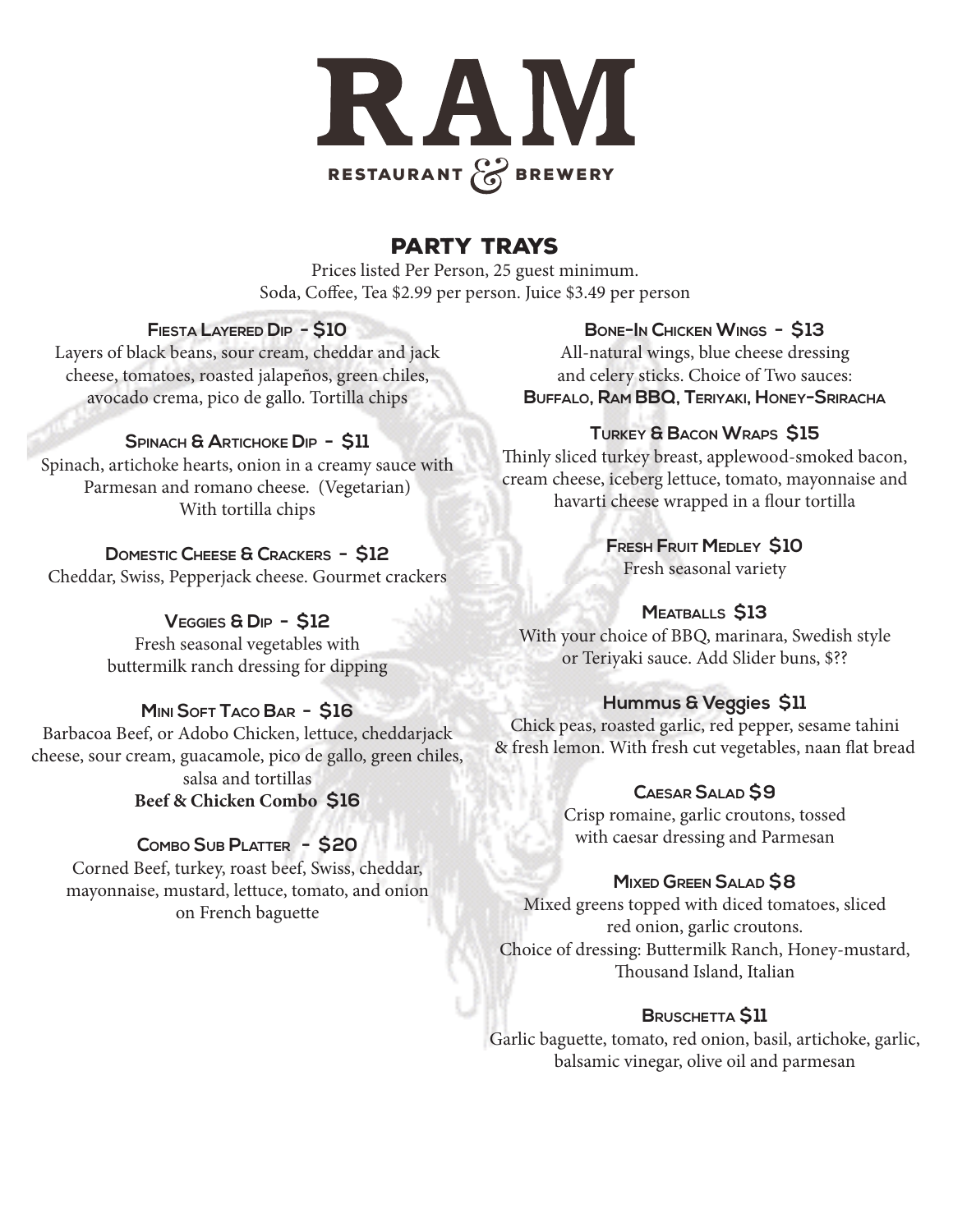

### **EVENT BAR OPTIONS**

### **OPEN BAR**

All drinks are tallied on the same tab with a complete range of cocktails, beer and wine available to your guests. Choose from any liquor and wine. Drinks will be charged based on consumption.

An open bar will be available to your guests within a certain dollar limit determined in advance. Once your limit has been reached, your server will inform you to set a new limit or your guests will have the option of paying for their individual drinks. If your limit has not been reached, you are charged for only what has been consumed.

No alcoholic beverage will be placed on the host's tab. Guests are asked to pay for their own alcoholic beverages. All non-alcoholic beverages will be added to your tab, unless noted otherwise, or if your banquet option is chafer style.

Guests will be offered only beer pints or glasses of house wine. Your guests will have the option to pay for all other drinks. You can have this option as a capped bar or open bar option. This is a great option to keep costs low and maintain the feel of an open bar atmosphere.

Our ticket option allows you to limit and budget for your event by allowing tickets for drinks. Your guests will be able to use the tickets provided to them for the alcoholic beverages you have determined. Once the tickets are used, the guests will be asked to pay for their drinks. The tickets are good for alcoholic beverages only

### **ADDITIONAL SERVICES**

**ADDITIONAL SERVICES** Cake Service \$2 per person Ram Restaurant & Brewery will provide plates, forks and napkins for your cake (cake not included)